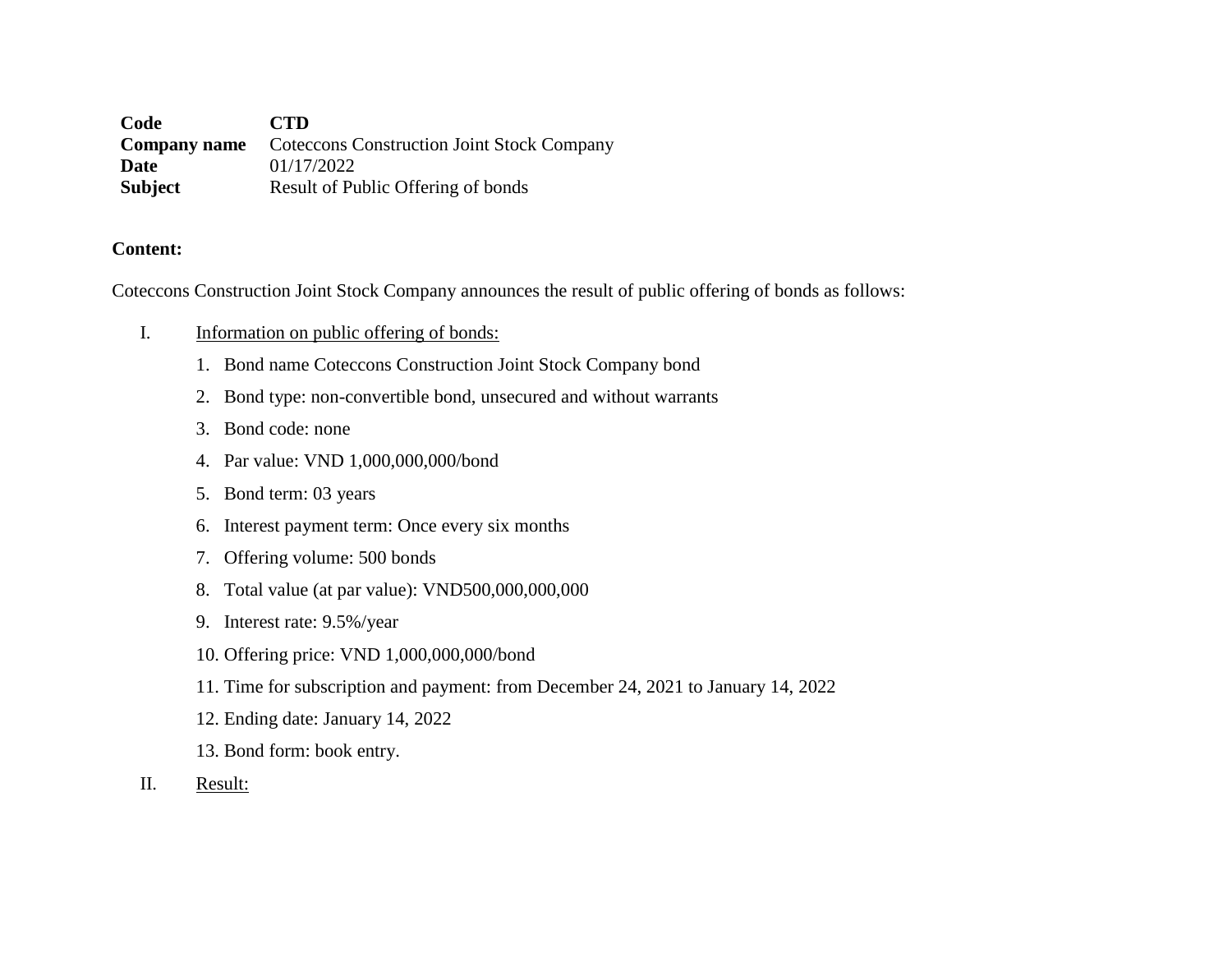| Object                                        | Offering price<br>(VND/bond) | Number of<br>offered<br>bonds | Number of<br>bonds<br>registered to<br>buy | Number of<br>distributed<br>bonds | Number of<br>persons<br>registering<br>to buy | Number of<br>distributed<br>persons | Number of<br>undistributed<br>persons | Number of<br>remaining<br>bonds | Distribution<br>ratio |
|-----------------------------------------------|------------------------------|-------------------------------|--------------------------------------------|-----------------------------------|-----------------------------------------------|-------------------------------------|---------------------------------------|---------------------------------|-----------------------|
|                                               | $\overline{2}$               | 3                             | $\overline{4}$                             | 5                                 | 6                                             | $\tau$                              | $8 = 6 - 7$                           | $9=3-5$                         | 10                    |
| 1, Individual<br>investors<br>Of which:       | 1,000,000,000                | 500                           | 20                                         | 4                                 | 1                                             |                                     | $\overline{0}$                        | 496                             | 0.8%                  |
| - Local<br>investors                          | 1,000,000,000                | 500                           | 20                                         | $\overline{4}$                    | $\mathbf{1}$                                  |                                     | $\overline{0}$                        | 496                             | 0.8%                  |
| - Foreign<br>investors                        |                              |                               |                                            | $\overline{\phantom{0}}$          |                                               |                                     | $\qquad \qquad$                       |                                 |                       |
| 2.<br>Institutional<br>investors<br>Of which: | 1,000,000,000                | 496                           | 2,339                                      | 496                               | 9                                             | 9                                   | $\overline{0}$                        | $\theta$                        | 100%                  |
| - Local<br>investors                          | 1,000,000,000                | 496                           | 1,570                                      | 333                               | $\overline{4}$                                | $\overline{4}$                      | $\overline{0}$                        | 163                             | 67.14%                |
| - Foreign<br>investors                        | 1,000,000,000                | 163                           | 769                                        | 163                               | 5                                             | 5                                   | $\overline{0}$                        | $\theta$                        | 100%                  |
| <b>Total</b>                                  |                              | 500                           | 2,359                                      | 500                               | 10                                            | 10                                  | $\boldsymbol{0}$                      | $\bf{0}$                        | 100%                  |

## III. Summary result:

- 1. Total distributed volume: 500 bonds (accounting for 100% total bonds to be offered)
- 2. Total proceeds from the offering: VND500,000,000,000
- 3. Total expense: VND6,275,000,000